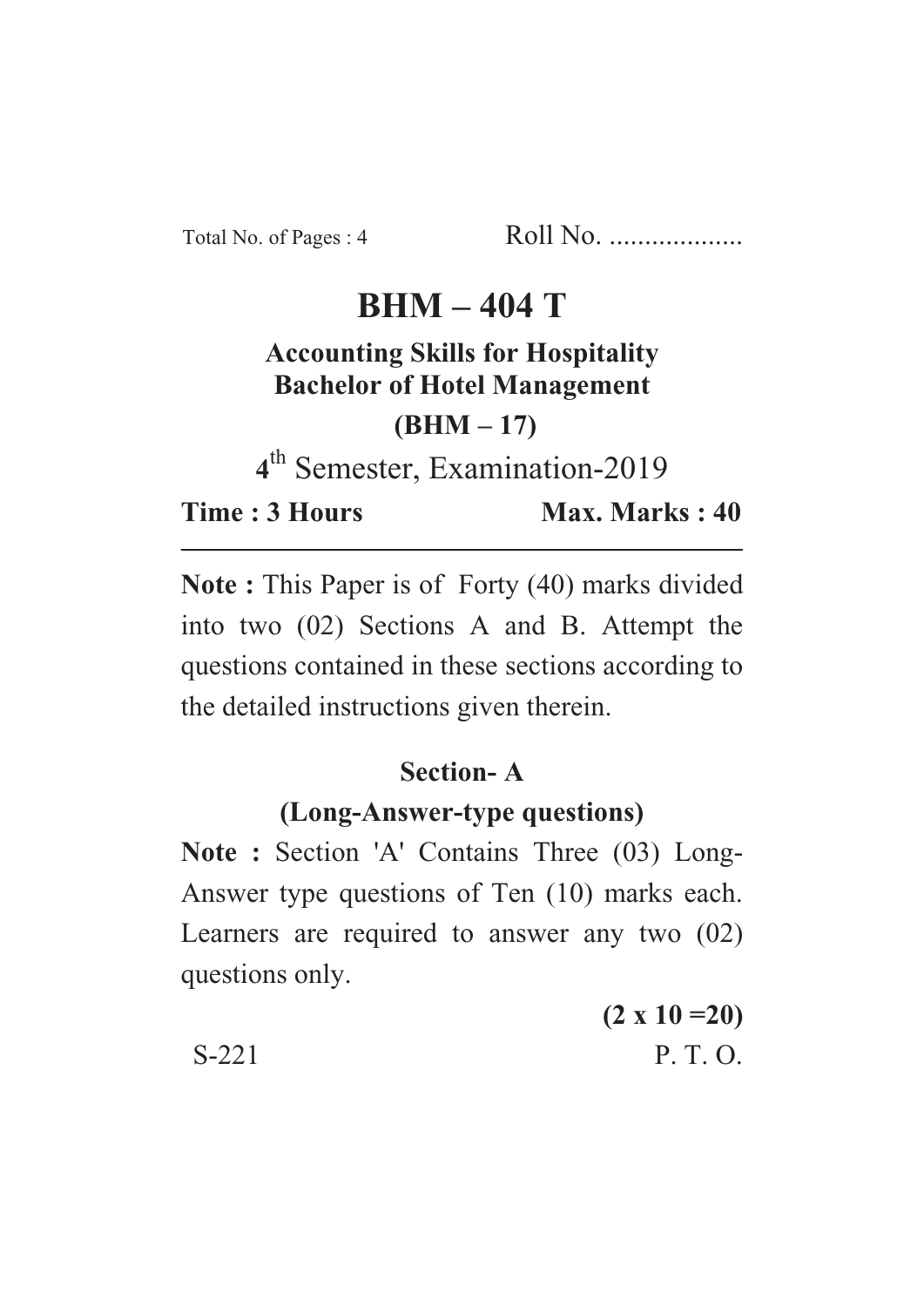- **(2)**
- 1. What do you understand by accounting? What are its functions and advantages?
- 2. What is meant by Trial Balance? How is it prepared? Is it a concrete proof of accuracy of books of accounts?
- 3. a) Define diminishing balance method.

b) On  $1<sup>st</sup>$  January, 2015 a company purchased a machinery of Rs. 10,000. It spent Rs. 2,000 on its erection. On  $1<sup>st</sup>$ July, 2015 it purchased another machinery for Rs. 4,000.

S-221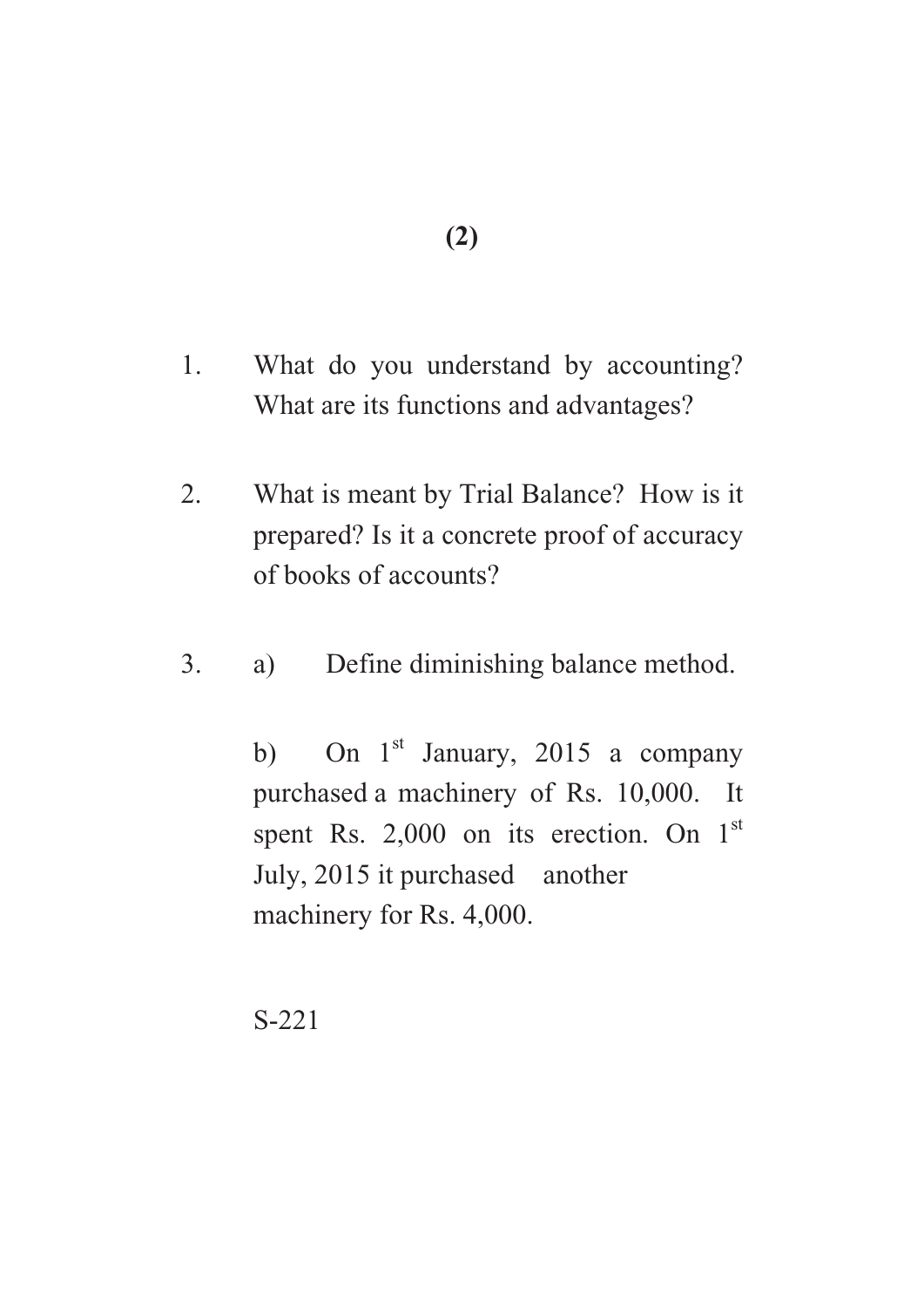On  $1<sup>st</sup>$  January, 2017 the machinery purchased on  $1<sup>st</sup>$  January, 2015, was sold for Rs. 4,600. The company writes of depreciation at  $10\%$  p.a. on the diminishing balance method. Prepare machinery account for three years ending  $31<sup>st</sup>$  Dec, 2017.

#### **Section - B**

## **(Short-Answer-Type questions)**

**(Short-Answer-Type questions) Note : Section 'B' contains six (06) Short- answer** type questions of Five (05) marks each. Learners are required to answer any Four (04) questions only.

**(4x5=20)**

S-221 P. T. O.